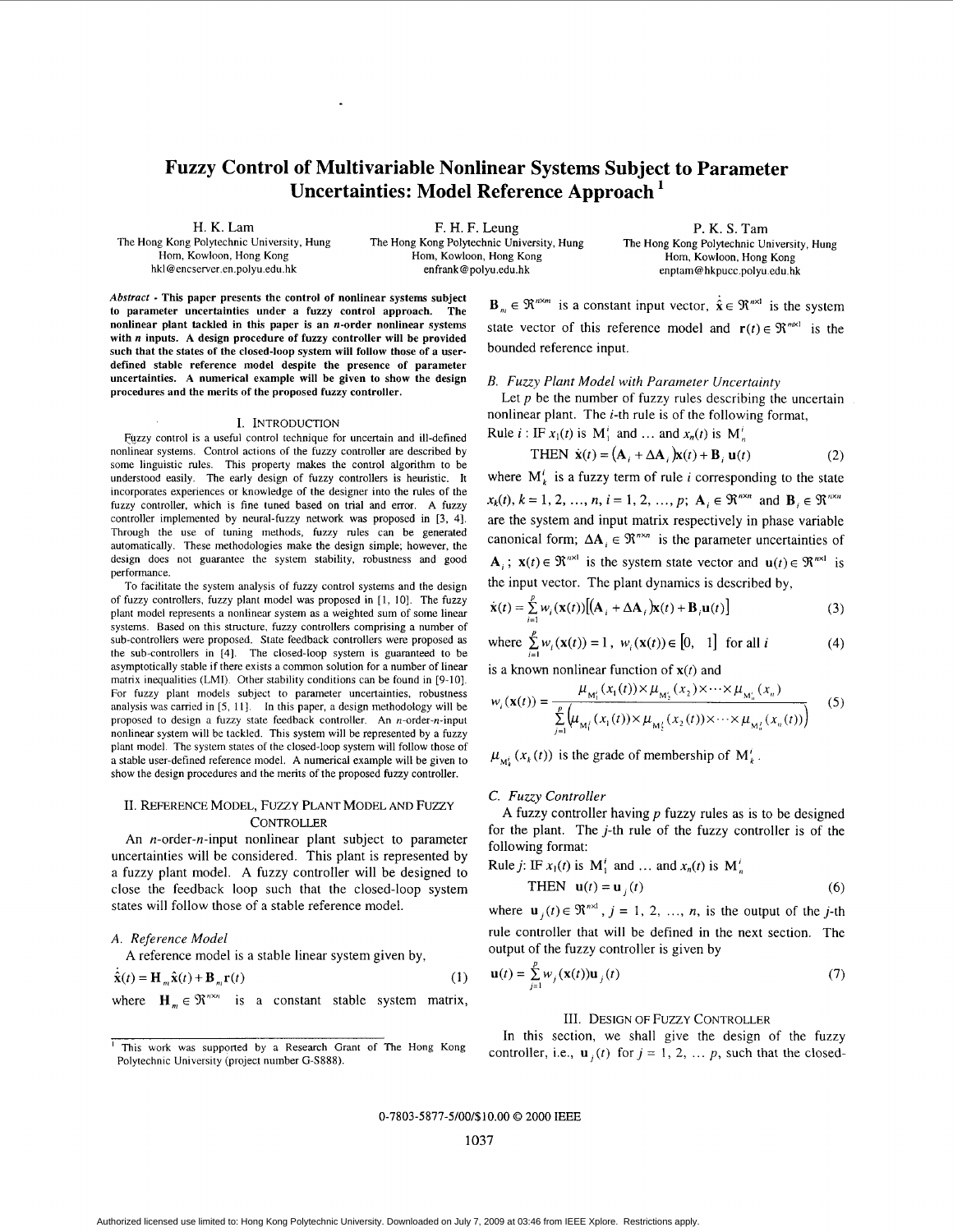loop system behaves like the stable reference model. From (3), (4), (7), writing  $w_i(\mathbf{x}(t))$  as  $w_i$ , we have,

$$
\dot{\mathbf{x}}(t) = \sum_{i=1}^{p} w_i \left[ \left( \mathbf{A}_i + \Delta \mathbf{A}_i \right) \mathbf{x}(t) + \mathbf{B} \mathbf{u}_i(t) \right] \tag{8}
$$

where 
$$
\mathbf{B} = \sum_{i=1}^{p} w_i \mathbf{B}_i
$$
 (9)

From (1) and (8), let,

$$
\dot{\mathbf{e}} = \dot{\mathbf{x}}(t) - \dot{\hat{\mathbf{x}}}(t)
$$
\n
$$
= \sum_{i=1}^{p} w_i \left[ (\mathbf{A}_i + \Delta \mathbf{A}_i) \mathbf{x}(t) + \mathbf{B}_i \mathbf{u}_j(t) - \mathbf{H}_m \hat{\mathbf{x}}(t) - \mathbf{B}_m \mathbf{r}(t) \right]
$$
\n(10)

where  $e(t) = \mathbf{x}(t) - \hat{\mathbf{x}}(t)$  is an error vector. We define the following Lyapunov function,

$$
V = \frac{1}{2} \mathbf{e}(t)^{\mathrm{T}} \mathbf{P} \mathbf{e}(t)
$$
 (11)

where  $(\cdot)^T$  denotes the transpose of a vector or matrix,  $P \in \mathbb{R}^{n \times n}$  is a symmetric positive definite matrix. Then, by

differentiating (11), we have,  
\n
$$
\dot{V} = \frac{1}{2} (\dot{\mathbf{e}}(t)^{\mathrm{T}} \mathbf{P} \mathbf{e}(t) + \mathbf{e}(t)^{\mathrm{T}} \mathbf{P} \dot{\mathbf{e}}(t))
$$
\n(12)

From **(10)** and (12), we have,

$$
\dot{V} = \frac{1}{2} \left\{ \sum_{i=1}^{p} w_i \left[ (\mathbf{A}_i + \Delta \mathbf{A}_i) \mathbf{\hat{x}}(t) + \mathbf{B} \mathbf{u}_i(t) - \mathbf{H}_m \hat{\mathbf{x}}(t) - \mathbf{B}_m \mathbf{r}(t) \right] \right\}^{\mathrm{T}} \mathbf{P} \mathbf{e}(t)
$$
\n
$$
+ \frac{1}{2} \mathbf{e}(t)^{\mathrm{T}} \mathbf{P} \sum_{i=1}^{p} w_i \left[ (\mathbf{A}_i + \Delta \mathbf{A}_i) \mathbf{\hat{x}}(t) + \mathbf{B} \mathbf{u}_i(t) - \mathbf{H}_m \hat{\mathbf{x}}(t) - \mathbf{B}_m \mathbf{r}(t) \right]
$$
\n(13)

We design  $\mathbf{u}_i(t)$ ,  $i = 1, 2, ..., p$ , as follows,

$$
\mathbf{u}_{i} = \begin{cases} \mathbf{B}^{-1}(\mathbf{He}(t) - \mathbf{A}_{i}\mathbf{x}(t) + \mathbf{H}_{m}\hat{\mathbf{x}}(t) + \mathbf{B}_{m}\mathbf{r}(t)) \\ \frac{\mathbf{e}(t)\|\mathbf{e}(t)\| \mathbf{P}\| \Delta \mathbf{A}_{i} \|_{\max} \|\mathbf{x}(t)\|}{\mathbf{e}(t)^{\mathrm{T}} \mathbf{P} \mathbf{e}(t)} & \text{if } \mathbf{e}(t) \neq \mathbf{0} \\ \mathbf{B}^{-1}(-\mathbf{A}_{i}\mathbf{x}(t) + \mathbf{H}_{m}\hat{\mathbf{x}}(t) + \mathbf{B}_{m}\mathbf{r}(t)) & \text{if } \mathbf{e}(t) = \mathbf{0} \end{cases}
$$
(14)

where  $\| \cdot \|$  denotes the  $l_2$  norm for vectors and  $l_2$  induced norm for matrices,  $\|\Delta A_i\| \le \|\Delta A_i\|_{max}$ ,  $H \in \mathbb{R}^{n \times n}$  is a stable matrix to be designed. **A** block diagram of the closed-loop system is shown in Fig. 1. In (14), it is assumed that  $B^{-1}$  exists. In the later part of this section, we shall provide a way to check if the assumption is valid. From  $(13)$ ,  $(14)$  and assume that  $e(t) \neq 0$ , we have,

$$
\dot{V} = \frac{1}{2} \left\{ \sum_{i=1}^{p} w_i \left[ \mathbf{He}(t) + \Delta \mathbf{A}_i \mathbf{x}(t) - \frac{\mathbf{e}(t) \|\mathbf{e}(t)\| \|\mathbf{P}\| \Delta \mathbf{A}_i\|_{\max} \|\mathbf{x}(t)\|}{\mathbf{e}(t)^T \mathbf{P} \mathbf{e}(t)} \right] \right\}^{\mathsf{T}} \mathbf{P} \mathbf{e}(t)
$$
\n
$$
+ \frac{1}{2} \mathbf{e}(t)^{\mathsf{T}} \mathbf{P} \sum_{i=1}^{p} w_i \left[ \mathbf{He}(t) + \Delta \mathbf{A}_i \mathbf{x}(t) - \frac{\mathbf{e}(t) \|\mathbf{e}(t)\| \|\mathbf{P}\| \Delta \mathbf{A}_i\|_{\max} \|\mathbf{x}(t)\|}{\mathbf{e}(t)^T \mathbf{P} \mathbf{e}(t)} \right]
$$
\n
$$
= \frac{1}{2} \mathbf{e}(t)^{\mathsf{T}} \left( \mathbf{H}^{\mathsf{T}} \mathbf{P} + \mathbf{P} \mathbf{H} \right) \mathbf{e}(t)
$$
\n
$$
+ \sum_{i=1}^{p} w_i \left( \mathbf{e}(t)^{\mathsf{T}} \mathbf{P} \Delta \mathbf{A}_i \mathbf{x}(t) - \frac{\mathbf{e}(t)^{\mathsf{T}} \mathbf{P} \mathbf{e}(t) \|\mathbf{e}(t)\| \|\mathbf{P}\| \Delta \mathbf{A}_i\|_{\max} \|\mathbf{x}(t)\|}{\mathbf{e}(t)^{\mathsf{T}} \mathbf{P} \mathbf{e}(t)} \right)
$$

$$
\leq \frac{1}{2} \mathbf{e}(t)^{\mathsf{T}} \Big( \mathbf{H}^{\mathsf{T}} \mathbf{P} + \mathbf{P} \mathbf{H} \Big) \mathbf{e}(t)
$$
\n
$$
+ \sum_{i=1}^{p} w_i \Bigg( \|\mathbf{e}(t)\| \|\mathbf{P}\| \|\Delta \mathbf{A}_i\| \|\mathbf{x}(t)\| - \frac{\mathbf{e}(t)^{\mathsf{T}} \mathbf{P} \mathbf{e}(t) \|\mathbf{P}\| \|\Delta \mathbf{A}_i\|_{\max} \|\mathbf{x}(t)\|}{\mathbf{e}(t)^{\mathsf{T}} \mathbf{P} \mathbf{e}(t)} \Bigg)
$$
\n
$$
\leq -\frac{1}{2} \mathbf{e}(t)^{\mathsf{T}} \mathbf{Q} \mathbf{e}(t) + \sum_{i=1}^{p} w_i \|\mathbf{e}(t)\| \|\mathbf{P}\| \|\Delta \mathbf{A}_i\| - \|\Delta \mathbf{A}_i\|_{\max} \|\mathbf{x}(t)\| \qquad (15)
$$

where  $Q = -(H^T P + PH)$  is a symmetric positive definite matrix. As  $\|\Delta A_i\| - \|\Delta A_i\|_{max} \leq 0$ , from (15), we have,

$$
\dot{V} \le -\frac{1}{2} \mathbf{e}(t)^{\mathrm{T}} \mathbf{Q} \mathbf{e}(t) \le 0 \tag{16}
$$

If  $e(t) = 0$ , from (11) and (14),  $\dot{V} = 0$ . Hence, we can conclude that  $e(t) \rightarrow 0$  as  $t \rightarrow \infty$ . In the following, we shall derive a sufficient condition to check the existence of **B-l** . From **(9)** and considering the following dynamic system,

$$
\dot{\mathbf{z}}(t) = \mathbf{B}\mathbf{z}(t) = \sum_{i=1}^{p} w_i \mathbf{B}_i \mathbf{z}(t)
$$
 (17)

If the nonlinear system of (17) is asymptotically stable, it implies that  $B^{-1}$  exists. To ensure the asymptotic stability, consider the following Lyapunov function,

$$
V_z = \frac{1}{2} \mathbf{z}(t)^{\mathrm{T}} \mathbf{P}_z \mathbf{z}(t)
$$
 (18)

where  $P_{\tau} \in \mathbb{R}^{n \times n}$  is a symmetric positive definite matrix. Then, by differentiating  $(11)$ , we have,

$$
\dot{V}_z = \frac{1}{2} \left( \dot{\mathbf{z}}(t)^{\mathrm{T}} \mathbf{P}_z \mathbf{z}(t) + \mathbf{z}(t)^{\mathrm{T}} \mathbf{P}_z \dot{\mathbf{z}}(t) \right)
$$
(19)

From **(17)** and **(19),** we have,

$$
\dot{V}_z = \frac{1}{2} \Biggl[ \Biggl( \sum_{i=1}^p w_i \mathbf{B}_i \mathbf{z}(t) \Biggr)^T \mathbf{P}_z \mathbf{z}(t) + \mathbf{z}(t)^T \mathbf{P}_z \sum_{i=1}^p w_i \mathbf{B}_i \mathbf{z}(t) \Biggr]
$$
  
\n
$$
= \frac{1}{2} \sum_{i=1}^p w_i \mathbf{z}(t)^T \Biggl( \mathbf{B}_i \Biggr)^T \mathbf{P}_z + \mathbf{P}_z \mathbf{B}_i \Biggr)^T \mathbf{z}(t)
$$
  
\n
$$
= -\frac{1}{2} \sum_{i=1}^p w_i \mathbf{z}(t)^T \mathbf{Q}_i \mathbf{z}(t)
$$
 (20)

where  $\mathbf{Q}_i = -(\mathbf{B}_i)^T \mathbf{P}_i + \mathbf{P}_i \mathbf{B}_i^T$ , If  $\mathbf{Q}_i < 0$  for all  $i = 1, ..., p$ , then, from (20), we have,

$$
\dot{V} = -\frac{1}{2} \sum_{i=1}^{p} w_i \mathbf{z}(t)^{\mathrm{T}} \mathbf{Q}_i \mathbf{z}(t) \le 0
$$
\n(21)

The nonlinear system of  $(17)$  is then asymptotically stable and  $\mathbf{B}^{-1}$  exists. Now, we consider  $\overline{\mathbf{B}} = -\mathbf{B}$  and  $\overline{\mathbf{B}}_i = -\mathbf{B}_i$ . (17)

becomes  $\dot{\mathbf{z}}(t) = \mathbf{\overline{B}}\mathbf{z}(t) = \sum_{i=1}^{L} w_i \mathbf{\overline{B}}_i \mathbf{z}(t)$ . It can be shown that  $\overline{\mathbf{B}}^{-1}$  exists if there exist  $\mathbf{Q}_i = \mathbf{B}_i^T \mathbf{P}_i + \mathbf{P}_i \mathbf{B}_i^T < 0$  for all  $i =$ 1, ..., p. The existence of  $\overline{B}^{-1}$  implies the existence of  $B^{-1}$ . The results of this section can be summarized by the following Lemma, beco  $\overline{\mathbf{p}}$ -1

**Lemma I.** The *fuzzy control system of (8), subject to plant* **parameter uncertainties** *is* **guaranteed** *to be* **asymptotically** 

1038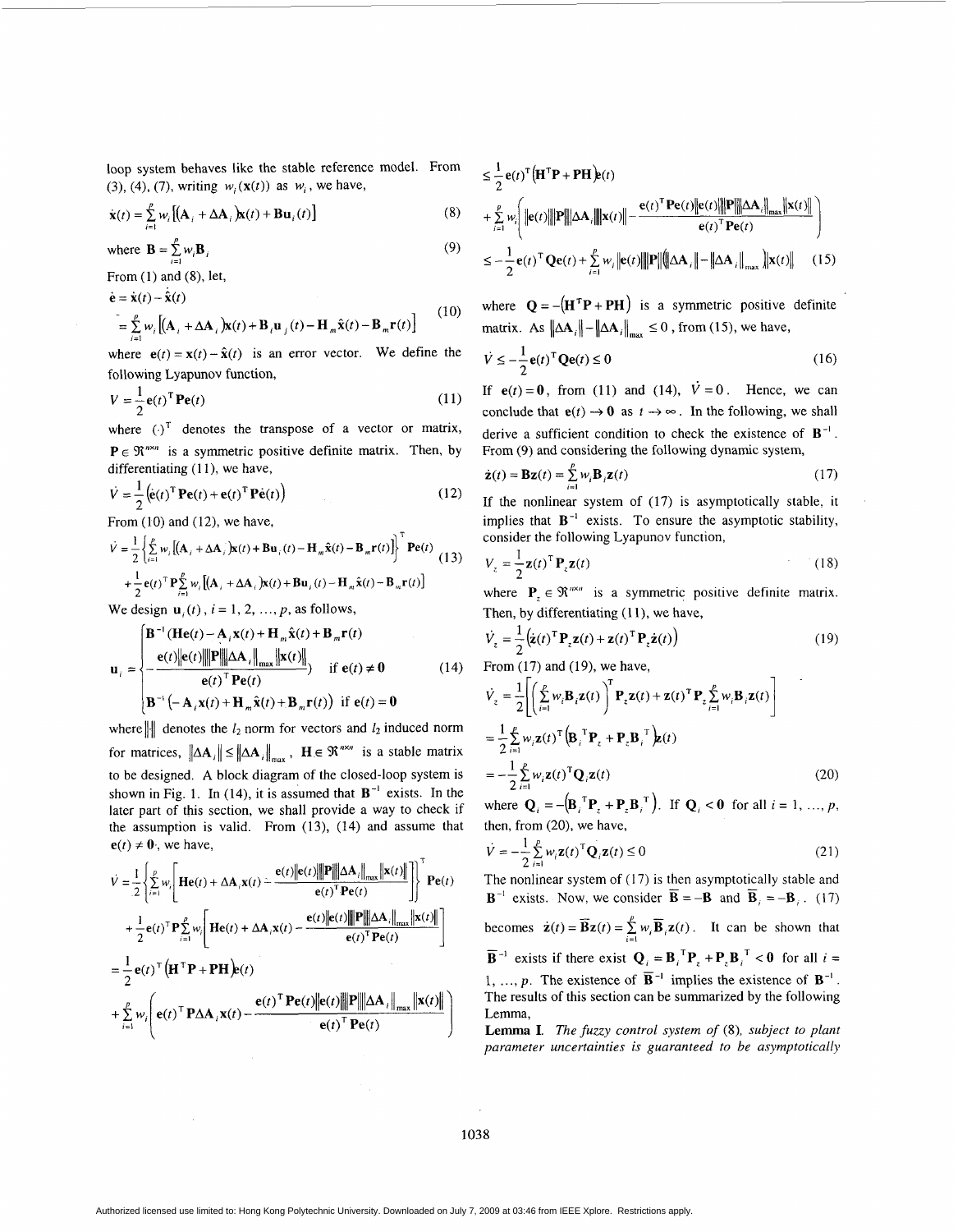**stable, and** *its states* **will follow those of a stable reference**  model of (1), if there exists  $P_z$  such that,

 $-\left(\mathbf{B}_{i}^{T}\mathbf{P}_{i}+\mathbf{P}_{i}\mathbf{B}_{i}^{T}\right)\leq 0$  or  $\mathbf{B}_{i}^{T}\mathbf{P}_{i}+\mathbf{P}_{i}\mathbf{B}_{i}^{T}\leq 0$ 

**and the control laws of fuzzy controller of (7) are designed as,**  $\left[\mathbf{B}^{-1}(\mathbf{He}(t) - \mathbf{A}_i \mathbf{x}(t) + \mathbf{H}_m \hat{\mathbf{x}}(t) + \mathbf{B}_m \mathbf{r}(t)\right]$ *as,* 

$$
\mathbf{u}_{i} = \begin{cases} \n\mathbf{B}^{-1} (\mathbf{He}(t) - \mathbf{A}_{i} \mathbf{x}(t) + \mathbf{H}_{m} \hat{\mathbf{x}}(t) + \mathbf{B}_{m} \mathbf{r}(t) \\
-\frac{\mathbf{e}(t) \|\mathbf{e}(t)\| \|\mathbf{P}\| \|\Delta \mathbf{A}_{i}\|_{\max} \|\mathbf{x}(t)\|}{\mathbf{e}(t)^{T} \mathbf{Pe}(t)} & \text{if } \mathbf{e}(t) \neq \mathbf{0} \\
\mathbf{B}^{-1} (-\mathbf{A}_{i} \mathbf{x}(t) + \mathbf{H}_{m} \hat{\mathbf{x}}(t) + \mathbf{B}_{m} \mathbf{r}(t)) & \text{if } \mathbf{e}(t) = \mathbf{0}\n\end{cases}
$$

The procedure for finding the fuzzy controller can be summarized as follows.

- Obtain the mathematical model of the nonlinear plant to be controlled. Step I)
- Obtain the fuzzy plant model for the system stated in step I) by means of a fuzzy modeling method, for example, that proposed in [3, 10]. Step II)
- Step III) Check if there exists  $B^{-1}$  by finding the  $P_z$ according to Lemma 1. If  $P_z$  can not be found, the design fails. **P,** can be found by using some existing LMI tools
- Step IV) Choose a stable reference model.
- Step IV) Design the fuzzy controller according to Lemma 1.

# IV. NUMERICAL EXAMPLE

A numerical example **IS** given in this section to illustrate the procedure of finding the fuzzy controller. The fuzzy plant model of a nonlinear plant is assumed to be available, and we start from the step 11) of the design procedure.

Step 11) The nonlinear plant can be represented by a fuzzy model with the following fuzzy rules,

Rule 1: IF  $x(t)$  is  $M_1^t$  AND  $\dot{x}(t)$  is  $M_2^t$ 

THEN 
$$
\dot{\mathbf{x}}(t) = (\mathbf{A}_i + \Delta \mathbf{A}_i) \mathbf{x}(t) + \mathbf{B}_i \mathbf{u}(t), i = 1, 2, 3, 4
$$
 (22)

where the membership functions of  $M'_\alpha$ ,  $\alpha = 1, 2$ , are,

$$
\mu_{M_1^1}(x(t)) = \mu_{M_1^2}(x(t)) = 1 - \frac{x(t)^2}{2.25}, \mu_{M_1^2}(x(t)) = \mu_{M_1^1}(x(t)) = \frac{x(t)^2}{2.25}
$$
\n
$$
\mu_{M_1^1}(x(t)) = \mu_{M_1^2}(x(t)) = 1 - \frac{x(t)^2}{2.25}, \mu_{M_1^2}(x(t)) = \mu_{M_1^1}(x(t)) = \frac{x(t)^2}{2.25}
$$

$$
\mathbf{x}(t) = \begin{bmatrix} x_1(t) \\ x_2(t) \end{bmatrix} = \begin{bmatrix} x(t) \\ \dot{x}(t) \end{bmatrix}, \qquad \mathbf{A}_1 = \mathbf{A}_2 = \begin{bmatrix} 0 & 1 \\ -0.01 & -1 \end{bmatrix},
$$
  
\n
$$
\mathbf{A}_3 = \mathbf{A}_4 = \begin{bmatrix} 0 & 1 \\ -0.235 & -1 \end{bmatrix}; \qquad \mathbf{B}_1 = \mathbf{B}_3 = \begin{bmatrix} 0 & 1 \\ -1.4387 & -2 \end{bmatrix},
$$
  
\n
$$
\mathbf{B}_2 = \mathbf{B}_4 = \begin{bmatrix} 0 & 1 \\ -0.5613 & -2 \end{bmatrix}; \qquad \mathbf{B}_1 = \mathbf{B}_3 = \begin{bmatrix} 0 & 1 \\ -1.4387 & -2 \end{bmatrix},
$$

$$
\Delta \mathbf{A}_1 = \Delta \mathbf{A}_2 = \Delta \mathbf{A}_3 = \Delta \mathbf{A}_4 = \begin{bmatrix} 0 & 0 \\ d_1(t) & d_2(t) \end{bmatrix} \text{ where } d_1(t) \text{ and}
$$

 $d<sub>2</sub>(t)$  are the parameter uncertainties. Practically, they are unknown values within given bounds. In this example, they are defined as time-varying functions to illustrate the robustness of the controller.

$$
d_1(t) = \frac{d_3^0 + d_1^1}{2} + (c_1^1 - \frac{d_1^0 + d_1^1}{2})\cos(t)
$$
 so that

$$
d_1(t) \in [d_1^{\mu}, d_1^{\nu}]
$$
\n
$$
(24)
$$

$$
d_2(t) = \frac{d_2^2 + d_2^2}{2} + (c_2^2 - \frac{d_2^2 + d_2^2}{2})\cos(t)
$$
 so that

$$
d_2(t) \in [d_2^L, d_2^U] \tag{25}
$$

$$
a_1 = -0.5
$$
,  $a_1 = 0.5$ ,  $a_2 = -0.1$ ,  $a_2 = 0.1$ .  
Since III. We choose **P** [39.7945 12.6915]

Step III) We choose 
$$
P_z = \begin{bmatrix} 39.7945 & 12.6915 \\ 12.6915 & 14.9997 \end{bmatrix}
$$
 such that

 ${\bf Q}_i = -({\bf B}_i^T{\bf P}_i + {\bf P}_i{\bf B}_i^T) < 0$  for  $i = 1, 2, ..., 4$ . Hence, we can guarantee the existing of  $B^{-1}$ .

Step *N)* The stable reference model is chosen as follows,

$$
\dot{\hat{\mathbf{x}}}(t) = \mathbf{H}_m \mathbf{x}(t) + \mathbf{B}_m r(t)
$$
\n(26)

where 
$$
\mathbf{H}_m = \begin{bmatrix} 0 & 1 \\ -1 & -1 \end{bmatrix}
$$
,  $\mathbf{B}_m = \begin{bmatrix} 0 \\ 1 \end{bmatrix}$  (27)

Step V) The rules of the fuzzy controller are designed as follows,

Rulej: IF  $x(t)$  is  $M_1^j$  AND  $\dot{x}(t)$  is  $M_2^j$ 

**THEN** 
$$
\mathbf{u}(t) = \mathbf{u}_j, j = 1, 2, 3, 4
$$
 (28)

where,

$$
\mathbf{u}_{j} = \begin{cases}\n\mathbf{B}^{-1}(\mathbf{He}(t) - \mathbf{A}_{i}\mathbf{x}(t) + \mathbf{H}_{m}\hat{\mathbf{x}}(t) + \mathbf{B}_{m}\mathbf{r}(t) \\
-\frac{\mathbf{e}(t)\|\mathbf{e}(t)\|\mathbf{P}\|\|\Delta\mathbf{A}\|_{\max} \|\mathbf{x}(t)\|}{\mathbf{e}(t)^{\mathrm{T}}\mathbf{Pe}(t)}\n\end{cases} \text{ if } \mathbf{e}(t) \neq \mathbf{0}
$$
\n
$$
\mathbf{B}^{-1}\left(-\mathbf{A}_{i}\mathbf{x}(t) - \mathbf{H}_{m}\hat{\mathbf{x}}(t) - \mathbf{B}_{m}\mathbf{r}(t)\right) \text{ if } \mathbf{e}(t) = \mathbf{0}
$$
\n
$$
\text{for } j = 1, 2, 3, 4. \text{ We choose } \mathbf{H} = \begin{bmatrix} 0 & 1 \\ -4 & -4 \end{bmatrix} \text{ which is a stable matrix, } \mathbf{P} = \begin{bmatrix} 1.5000 & 0.5000 \\ 0.5000 & 1.000 \end{bmatrix} \text{ and } \|\Delta\mathbf{A}\|_{\max} = 0.5099
$$

(from (24) and (25)).

Fig. 2 and 7 show the system responses of the fuzzy control system. It can be seen from the simulation results that the system states of the nonlinear system follow those of the reference model. The simulation results show that the response of the fuzzy control system with parameter uncertainties is better than that of the fuzzy control system without parameter uncertainties. This is because an additional<br>control signal, i.e.  $\frac{\mathbf{e}(t)\|\mathbf{e}(t)\| \|\mathbf{P}\| \|\Delta \mathbf{A}\|_{\max} \|\mathbf{x}(t)\|}{\mathbf{e}(t)^{\top} \mathbf{P}\mathbf{e}(t)}$ , is used. It can from  $(15)$ , be revealed *i.e.*,  $\dot{V} \leq -\frac{1}{2} e(t)^{\mathrm{T}} Q e(t) + \frac{1}{2} \sum_{i=1}^{p} w_i ||e(t)|| ||P|| \big( ||\Delta A|| - ||\Delta A||_{\max} \big) ||x(t)||.$ 

The term  $\frac{1}{2}\sum_{i=1}^{p}w_i ||e(t)|| ||P|| \big( ||\Delta A|| - ||\Delta A||_{max} ||x(t)||$  makes  $e(t)$  to decrease to zero in a faster rate.